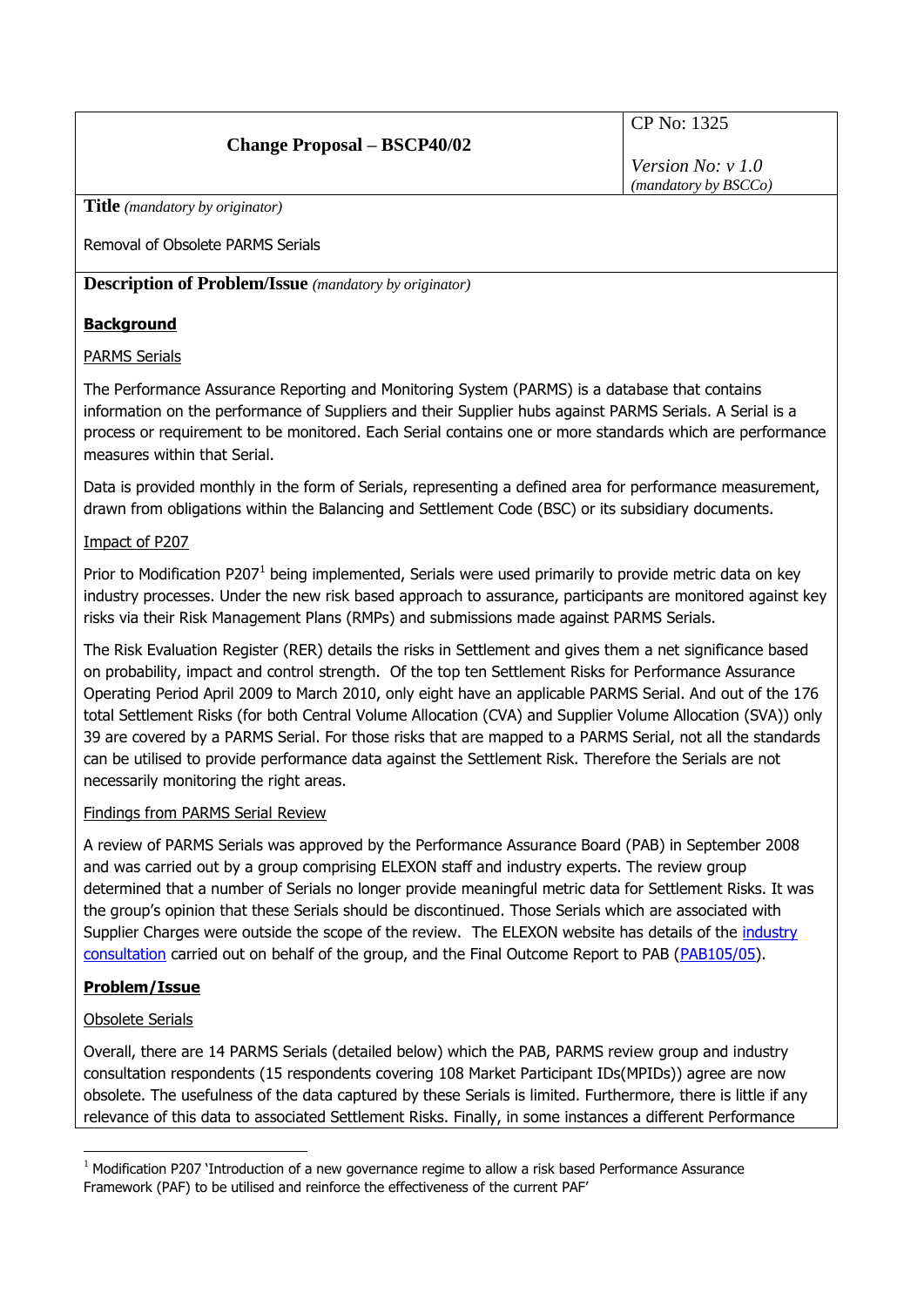| Serial Reference                                                                                                                                                     | Data Provider |
|----------------------------------------------------------------------------------------------------------------------------------------------------------------------|---------------|
| DA01 (NHH and HH Aggregated Data for All<br>Runs)                                                                                                                    | <b>SVAA</b>   |
| DA02 (Timely Application of Line Loss Factors<br>(LLF)), SH01 (HH Data Aggregation Exceptions)<br>& SH02 (HH Defaults)                                               | <b>HHDA</b>   |
| NC01 (D0023 <sup>2</sup> Exceptions) & SH03 (D0095 <sup>3</sup><br>Exceptions)                                                                                       | <b>NHHDA</b>  |
| HC01 (HH Estimates at RF), HC02 (HH Read<br>History to New HHDC), HM02 (Provision of HH<br>Initial and Final Reads by HHMO) & HM03<br>(Proving of a Metering System) | <b>HHDC</b>   |
| NC03 (NHHDC – NHHDA Meter Read History),<br>NM01 (NHH Meter Faults: Time Taken to<br>Resolve) & NMO2 (Provision of NHH Initial and<br>Final Reads by NHHMO),         | <b>NHHDC</b>  |
| SP03 (Invalid Supplier Hubs)                                                                                                                                         | <b>ELEXON</b> |

# SP04<sup>4</sup> Calculation

The PARMS Serial review group also recommended further SP04 guidance and clarification to be included in BSCP533 Appendix B. The current calculation guidelines in BSCP533 Appendix B are not in line with the Balancing and Settlement Code (BSC) and are not clear. For example, the guidelines currently indicate that SP04 can only stop being reported (end event) when Half Hourly (HH) Metering has been installed. The BSC also states that SP04 can stop being reported in the event that a MSID no longer qualifies as a 100kW Metering System then a HH Meter is no longer required. The current guidelines do not allow for this event.

# NM03<sup>5</sup> and NM04<sup>6</sup> Issue

As part of the November 2009 release (CP1248 v2.0) NM03 and NM04"s standard was changed from +10 Working Days (WDs) to +5 WDs. In addition the exclusion deadline was also reduced from +10 WDs to +5WDs. E.g.

"If the Date of Action Required by in the data flow is greater than +5WDs after the end of the period t-1 then the data flow should not be counted as it may lead to incorrect pending counts"

This should have been increased to +15WDs for both NM03 and NM04. By reducing this exclusion deadline the Serial is excluding too many instances and therefore not giving the best possible view of performance.

<sup>1</sup> <sup>2</sup> D0023: Failed Instructions

<sup>3</sup> D0095: Non Half Hourly Data Aggregation Report

<sup>&</sup>lt;sup>4</sup> SP04: Installation of HH Metering

<sup>5</sup> NM03: Provision of NHH METD to NHHDC

<sup>6</sup> NM04: Provision of NHH METD to New NHHMO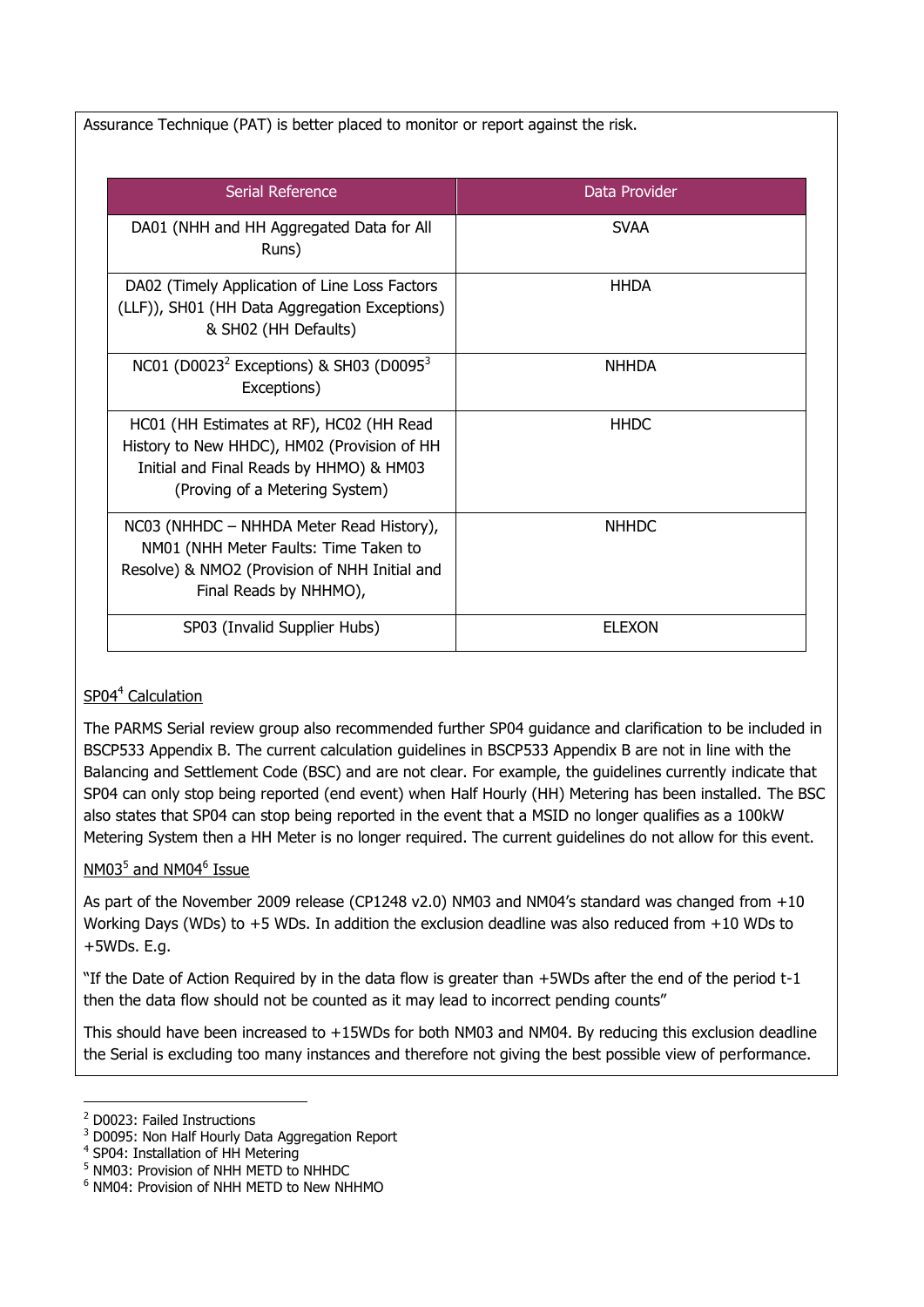#### Further Guidance and Housekeeping

The examples in BSCP533 Appendix B section 2.2 and 2.3 are not clear. There is also no explanation of when instances for a Serial should be excluded (e.g. Serial NM03). It is therefore also proposed that further guidance and examples are included where appropriate. In addition, BSCP533, BSCP533 Appendix A and Appendix B require some housekeeping changes.

### **Proposed Solution** *(mandatory by originator)*

#### Obsolete Serials

Removal of the 14 Serials will require modification of the PARMS software. Logica, as the PARMS service provider has made the following proposed solution:

- 1) Serials requiring removal should continue to be processed normally until their effective to date. If the effective to date has already passed, a Serial should only be processed if it has been submitted for a reporting period during which it was still effective. If this condition is not met, it should be rejected.
- 2) DPI files referencing obsolete Serials beyond their effective to date will be rejected.

Logica"s proposed solution relies on validating the reporting period for the submitted Serial and comparing against the end date for a Serial. The solution will allow SP01 to be calculated correctly and will not directly impact Supplier Charges.

Logica has quoted £4,250, with project duration of three weeks to implement the necessary changes to PARMS.

A new appendix will be created for BSCP533. This will be called BSCP533 Appendix C. It will contain the file formats and calculation guidelines for the obsolete Serials which form part of Serial SP01 (completeness checking). Suppliers will still be required to submit data that is required under SP01 for reporting periods prior to the implementation of this CP. As such they will require information on these Serials to allow late or re-submissions of this data.

## SP04 Calculation

The calculation guidelines for SP04 will be amended to reflect the BSC. A worked example will be provided to aid understanding.

## NM03 & NM04 Issue

The exclusion deadline for NM03 and NM04 will be extended to +15 Working Days (WDs) from +5 WDs.

## Further Guidance and Housekeeping

Further examples and guidance will be added to BSCP533 Appendix B where needed. General housekeeping will be carried out in BSCP533, BSCP533 Appendix A and BSCP533 Appendix B where appropriate.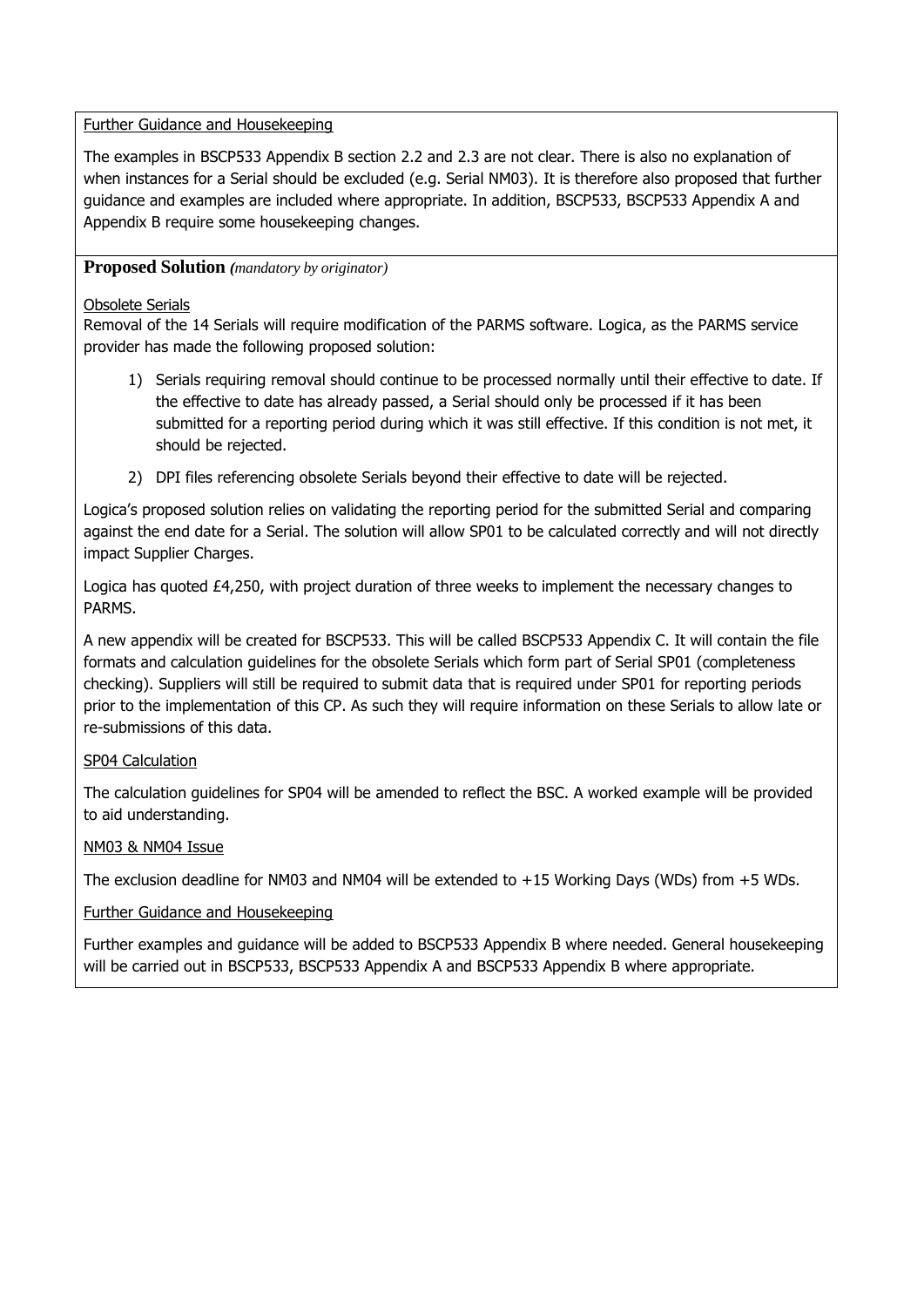#### **Justification for Change** *(mandatory by originator)*

Obsolete Serials

The Serials detailed above should be removed for three broad reasons:

- Another PAT is better suited to monitoring the associated Settlement Risk;
- They are not providing useful metric data; and
- There is no longer a requirement to be monitored

The PAB, PARMS review group and the majority of industry consultation respondents supported the removal of these Serials.

#### SP04 Calculation

The current calculation guidelines for SP04 are not in line with the BSC.

#### NM03 & NM04 Issue

Changing the exclusion deadline will prevent the unnecessary exclusion of data flows, and therefore provide a more comprehensive view of performance.

#### Further Guidance and Housekeeping

Adding further guidance and clarification where necessary will aid understanding for the remaining Serials.

To which section of the Code does the CP relate, and does the CP facilitate the current provisions of the Code? (mandatory by originator)

Clarifying how to calculate SP04 facilitates the provisions in Annex S-1 of the BSC. The current calculation guidelines for SP04 in BSCP533 Appendix B do not facilitate the provisions in Annex S-1 of the BSC.

#### **Estimated Implementation Costs** *(mandatory by BSCCo)*

The approximate cost for ELEXON to implement these changes is 22 Working Days, which is equivalent to £5,280. In addition, the estimate cost for BSC Service Provider to implement these changes is £4,250.

#### **Configurable Items Affected by Proposed Solution(s)** *(mandatory by originator)*

BSCP533 including appendices (A & B) BSCP503 BSCP504 BSCP505 BSCP514

**Impact on Core Industry Documents or System Operator-Transmission Owner Code** *(mandatory by originator)*

None

**Related Changes and/or Projects** *(mandatory by BSCCo)*

None